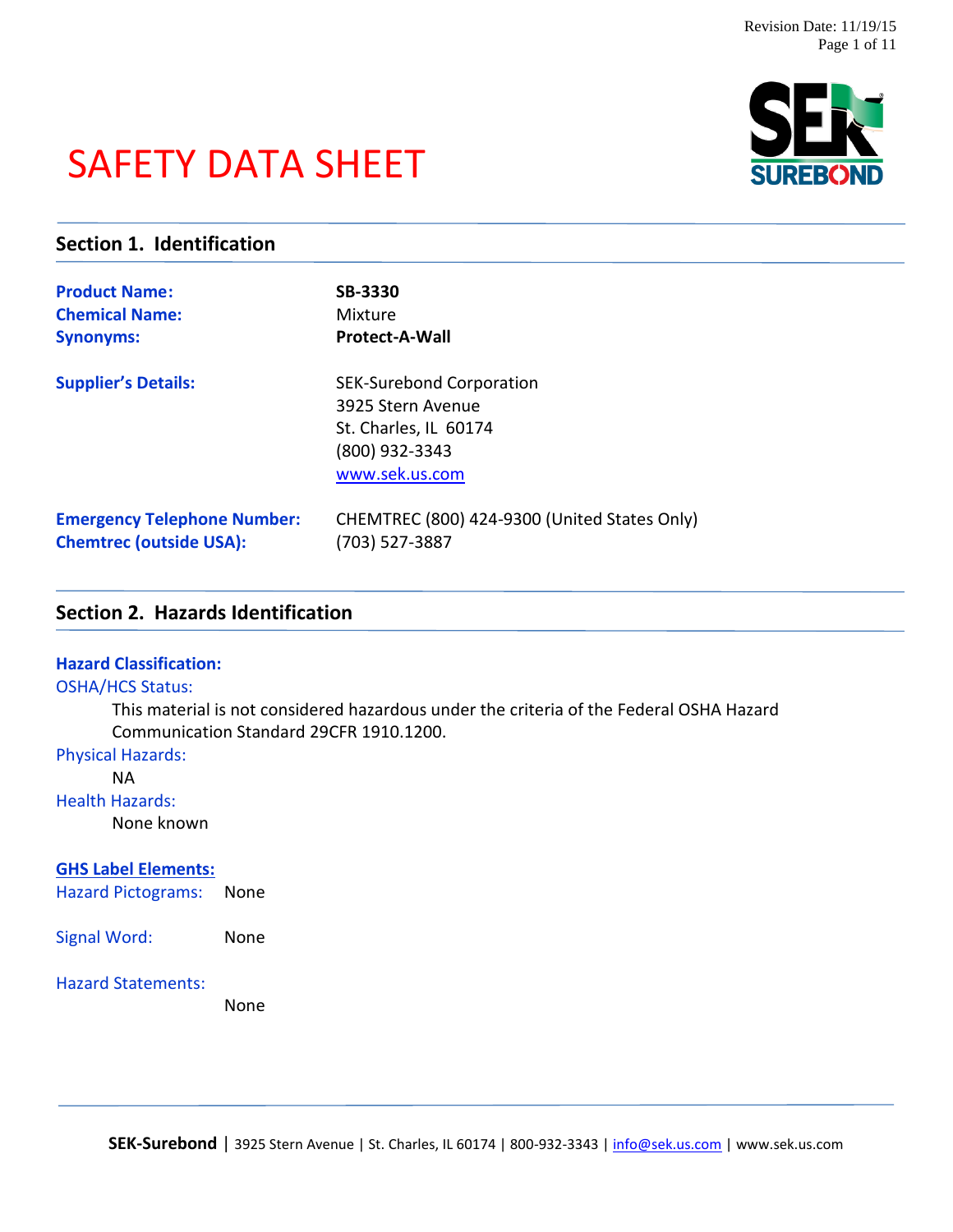## **Precautionary Statements:**

#### Prevention:

Use only outdoors in a well-ventilated area. Wear protective gloves, clothing, and eye protection. Response:

**If swallowed:** Call a POISON CENTER or physician if you feel unwell.

**If on skin:** Wash with plenty of soap and water. If skin irritation occurs get medical advice/attention. Wash contaminated clothing before reuse.

**If in eyes:** Rinse cautiously with water for several minutes. Remove contact lenses, if present and easy to do. Continue rinsing. If eye irritation persists: Get medical attention/advice.

Storage:

Store in a well-ventilated place. Keep cool. Do not allow to freeze.

Disposal:

Dispose of contents/container to an appropriate treatment and disposal facility in accordance with applicable laws and regulations, and product characteristics at time of disposal.

Hazards not otherwise classified:

None known.

# **Section 3. Composition/Information on Ingredients**

| <b>Substance/Mixtures</b>             | Mixture                |
|---------------------------------------|------------------------|
| <b>Chemical Name:</b>                 | <b>NA</b>              |
| <b>Other Means of Identification:</b> | SB-3330 Protect-A-Wall |

**CAS number/other identifiers:** CAS Number: Mixture

| <b>Chemical Name</b>          | <b>Concentration</b> | <b>Additional Identification</b> |
|-------------------------------|----------------------|----------------------------------|
| Propylene glycol phenyl ether | $< 2.0\%$            | CAS-No.: 770-35-4                |
| Proprietary Anti-Fungal Blend | <0.05%               | Mixture                          |

# **Section 4. First Aid Measures**

# **Description of necessary first aid measures:**

General Advice:

First Aid responders should pay attention to self-protection and use the recommended protective clothing (chemical resistant gloves, splash protection). If potential for exposure exists refer to Section 8 for specific personal protective equipment.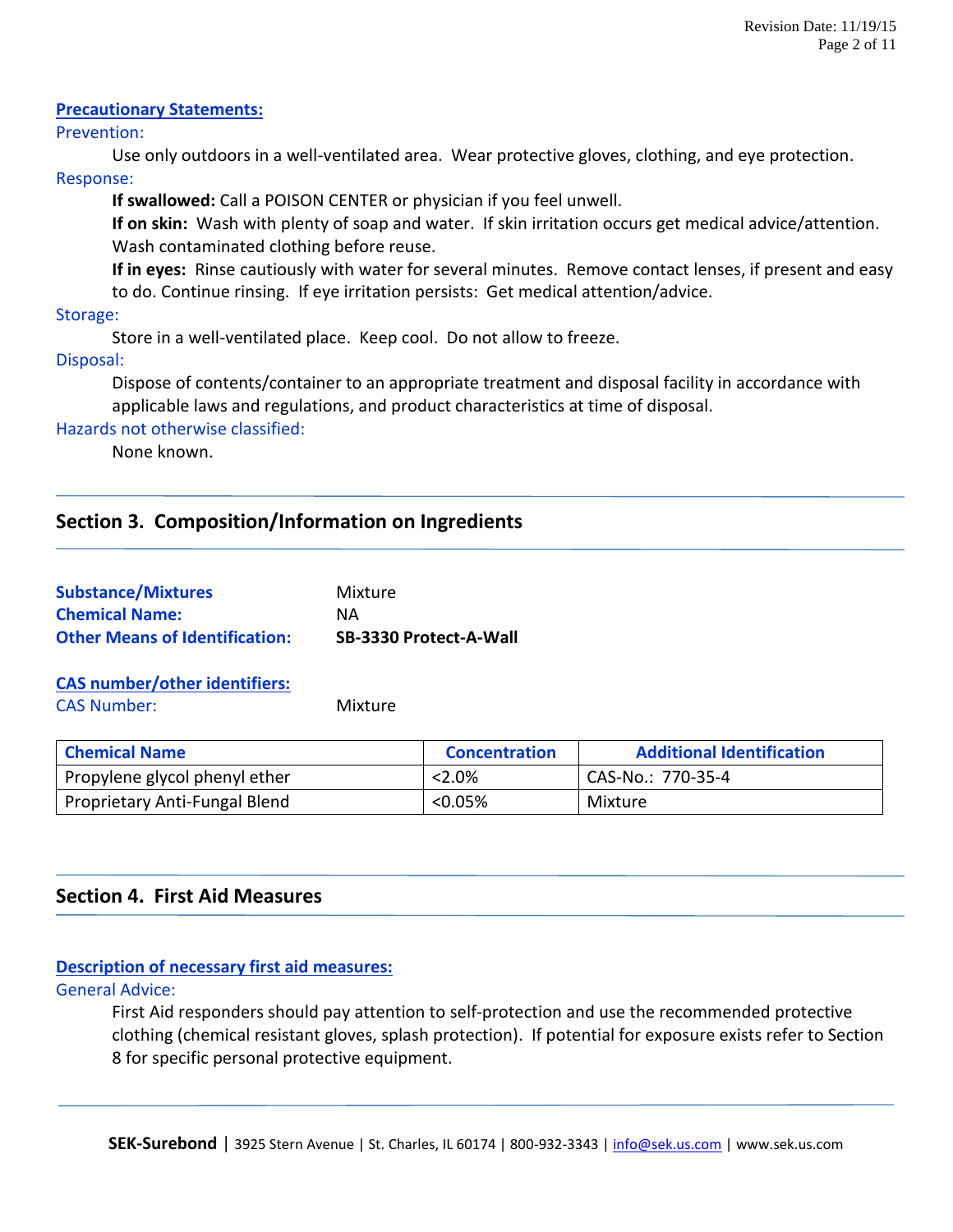#### Inhalation:

Move person to fresh air. If effects occur, consult a physician.

# Skin Contact:

Wash off with plenty of water.

# Eye Contact:

Immediately flush with water. If contact lenses are present, remove after the first 5 minutes, then continue flushing eyes for at least 15 minutes. Obtain medical attention without delay, preferably with an ophthalmologist. Suitable emergency eye wash facility should be immediately available.

# Ingestion:

If swallowed, see medical attention. Do not induce vomiting unless directed to do so by medical personnel.

# **Most Important Symptoms/Effects (both acute and delayed):**

Aside from the information found under 'Description of necessary first aid measures' (above) and 'Indication of immediate medical attention and special treatment needed' (below), any additional important symptoms and effects are described in Section 11: Toxicology Information.

# **Indication of Immediate Medical Attention and Special Treatment Needed (if necessary):**

Notes to Physician: Treatment of exposure should be directed at the control of symptoms and the clinical condition of the patient.

# **Section 5. Firefighting Measures**

# **Extinguishing Media:**

#### Suitable Extinguishing Media:

Water fog or fine spray. Dry chemical fire extinguishers. Carbon dioxide fire extinguishers. Foam. Alcohol resistant foams (ATC type) are preferred. General purpose synthetic foams (including AFFF) or protein foams may function, but will be less effective. Water fog, applied gently, may be used as a blanket for fire extinguishment.

# Unsuitable Extinguishing Media:

None known.

# **Special Hazards Arising from the Substance or Mixture:**

# Hazardous combustion products:

During a fire, smoke may contain the original material in addition to combustion products of varying composition which may be toxic and/or irritating. Combustion products may include and are not limited to: carbon monoxide, carbon dioxide.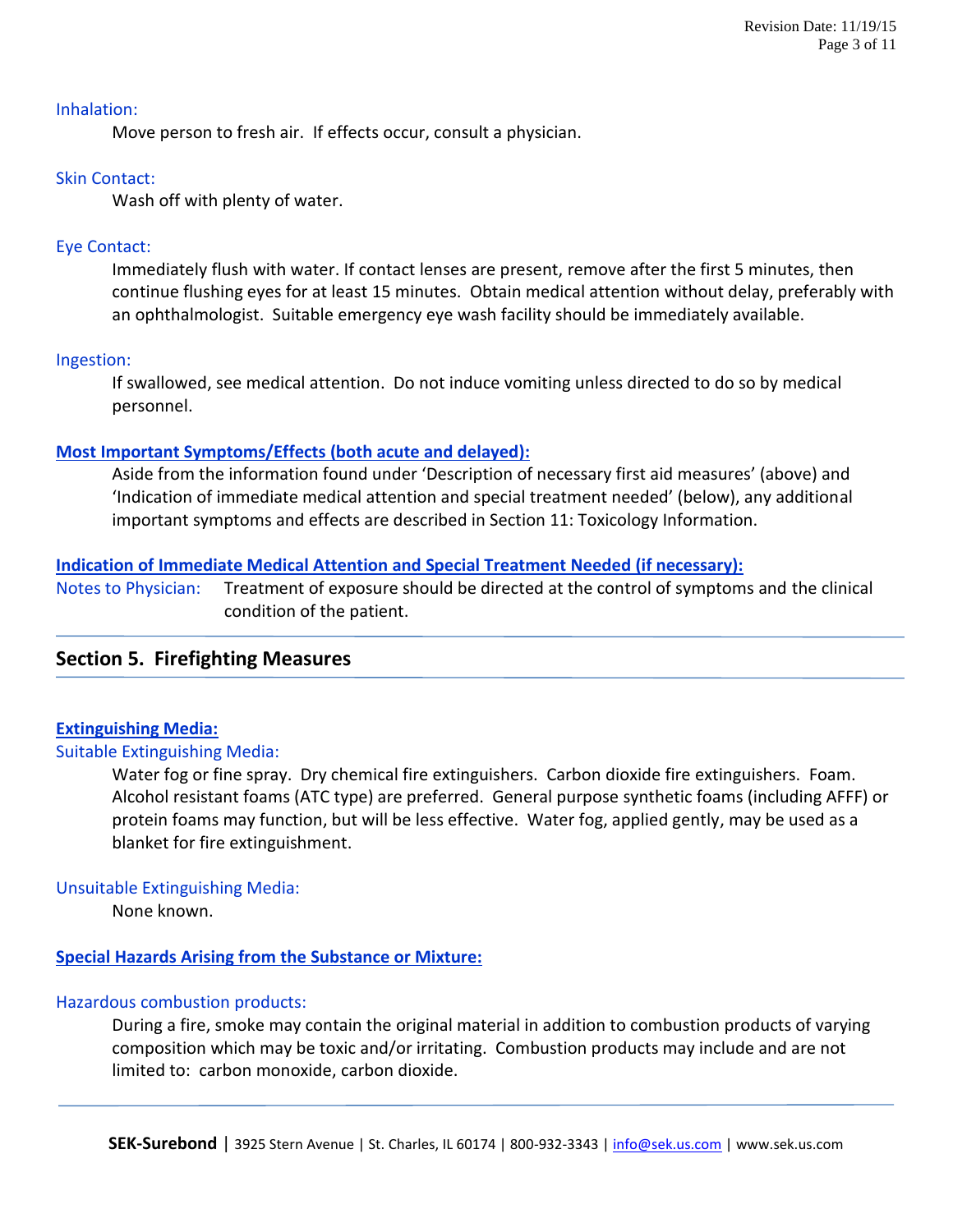## **Advice for Firefighters:**

## Firefighting procedures:

Keep people away. Isolate fire and deny unnecessary entry. Burning liquids may be moved by flushing with water to protect personnel and minimize property damage. Water fog, applied gently, may be used as a blanket for fire extinguishment.

## Special Protective Equipment for Firefighters:

Wear positive-pressure self-contained breathing apparatus (SCBA) and protective firefighting clothing (includes firefighting helmet, coat trousers, boots, and gloves.) If protective equipment is not available or not used, fight fire from a protected location or safe distance.

# **Section 6. Accidental Release Measures**

#### **Personal Precautions, Protective Equipment and Emergency Procedures:**

Isolate area. Keep unnecessary and unprotected personnel from entering the area. Use appropriate safety equipment. For additional information, refer to Section 8, Exposure Controls and Personal Protection. Refer to Section 7, Handling and Storage for additional precautionary measures.

#### **Environmental Precautions:**

Prevent from entering into soil, ditches, sewers, waterways and/or groundwater. See Section 12, Ecological Information.

#### **Methods and Materials for Containment and Cleaning Up:**

Small spills: Absorb with materials such as: sand, clay, or vermiculite. Collect in suitable and properly labeled containers.

Large spills: Contain spilled material if possible. Pump into suitable and properly labeled containers. See Section 13, Disposal Considerations, for additional information.

# **Section 7. Handling and Storage**

# **Precautions for Safe Handling:**

Do not get in eyes. Avoid contact with skin and clothing. Wash thoroughly after handling. Keep container closed. Use with adequate ventilation. See Section 8, Exposure Controls and Personal Protection.

### **Conditions for Safe Storage, Including any Incompatibilities:**

Keep container tightly closed and in a well-ventilated place. Store away from heat. Do not allow to freeze.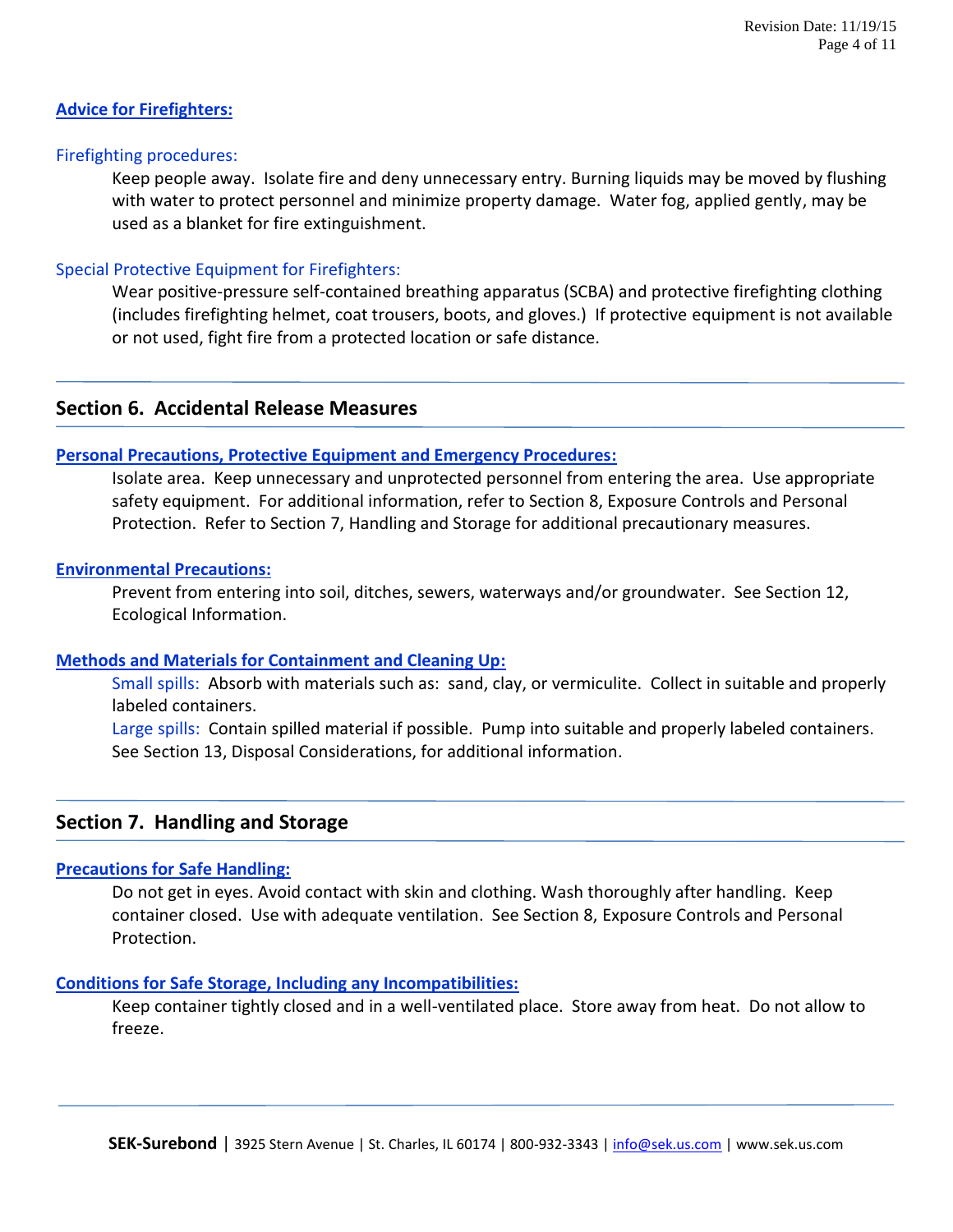# **Section 8. Exposure Controls/Personal Protection**

#### **Control Parameters:**

Occupational Exposure Limits: None established.

#### **Exposure Controls:**

#### Appropriate Engineering Controls:

Use local exhaust ventilation, or other engineering controls to maintain airborne levels below exposure limit requirements or guidelines. If there are no applicable exposure limit requirements or guidelines, general ventilation should be sufficient for most operations. Local exhaust ventilation may be necessary for some operations.

#### **Individual Protection Measures, Such As Personal Protective Equipment:**

#### **Eye/Face Protection:**

Use chemical goggles.

#### **Skin Protection:**

#### Hand Protection:

Use gloves chemically resistant to this material when prolonged or frequently repeated contact could occur. Examples of preferred glove barrier materials include: Butyl rubber and Ethyl vinyl alcohol laminate ("EVAL"). Examples of acceptable glove barrier materials include: Natural rubber ("latex"), Neoprene, Nitrile/butadiene rubber ("nitrile" or NBR), and Polyvinyl chloride ("PVC" or "vinyl"). NOTICE: The selection of a specific glove for a particular application and duration of use in a workplace should also take into account all relevant workplace factors such as, but not limited to: other chemicals which may be handled, physical requirements (cut/puncture protection, dexterity, thermal protection), potential body reactions to glove materials, as well as the instructions/specifications provided by the glove supplier.

#### Other Protection:

Wear clean, body-covering clothing.

#### **Respiratory Protection:**

Respiratory protection should be worn when there is a potential to exceed the exposure limit requirements or guidelines. If there are no applicable exposure limit requirements or guidelines, wear respiratory protection when adverse effects, such as respiratory irritation or discomfort have been experienced, or where indicated by your risk assessment process. Use an approved air-purifying respirator when vapors are generated at increased temperatures or when dust or mist is present. The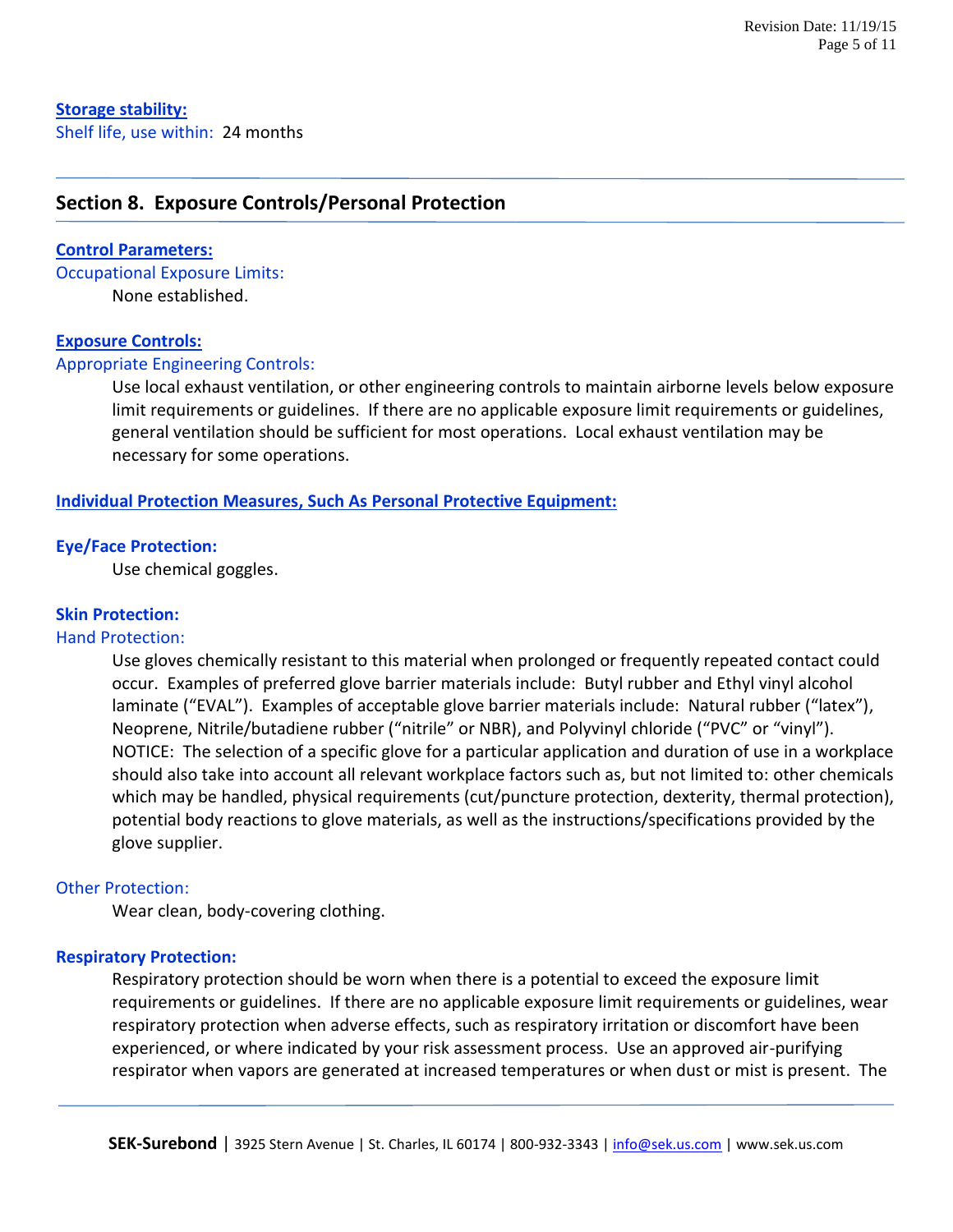following should be effective types of air-purifying respirators: organic vapor cartridge with a particulate pre-filter.

# **Section 9. Physical and Chemical Properties**

| <b>Information on basic physical and chemical properties:</b> |                                          |  |
|---------------------------------------------------------------|------------------------------------------|--|
| Appearance:                                                   |                                          |  |
| <b>Physical State:</b>                                        | Liquid                                   |  |
| Color:                                                        | Milky white                              |  |
| Odor:                                                         | Mild                                     |  |
| <b>Odor Threshold:</b>                                        | No test data available                   |  |
| pH:                                                           | No test data available                   |  |
| <b>Freezing Point:</b>                                        | $0^{\circ}$ C (32 $^{\circ}$ F)          |  |
| Boiling Point (760mmHg):                                      | 100° C (212° F)                          |  |
| <b>Flash Point:</b>                                           | Not determined                           |  |
| Evaporation Rate (Butyl Acetate =1)                           | No test data available                   |  |
| <b>Lower Explosion Limit:</b>                                 | Not determined                           |  |
| <b>Upper Explosion Limit</b>                                  | Not determined                           |  |
| <b>Vapor Pressure:</b>                                        | 17 mm at 20° C (68° F) estimated         |  |
| Relative Vapor Density (air=1):                               | Not determined                           |  |
| <b>Relative Density (water=1)</b>                             | 1.02 at 20° C (68° F) / 20° C ASTM D4052 |  |
| <b>Water Solubility:</b>                                      | miscible                                 |  |
| Partition coefficient (n-octanol/water):                      | Not determined                           |  |
| <b>Auto-ignition Temperature:</b>                             | Not determined                           |  |
| <b>Decomposition Temperature:</b>                             | No test data available                   |  |
| <b>Dynamic Viscosity:</b>                                     | No test data available                   |  |
| <b>Kinematic Viscosity:</b>                                   | No test data available                   |  |
| <b>Explosive Properties:</b>                                  | Not explosive                            |  |
| <b>Oxidizing Properties:</b>                                  | None                                     |  |
| <b>Molecular Weight:</b>                                      | Mixture                                  |  |
| <b>Surface Tension:</b>                                       | No test data available                   |  |

NOTE: The physical data presented above are typical values and should not be construed as a specification.

| Section 10. Stability and Reactivity       |                                                                          |
|--------------------------------------------|--------------------------------------------------------------------------|
| Reactivity:                                | No data available.                                                       |
| <b>Chemical Stability:</b>                 | Thermally stable at typical use temperatures.                            |
| <b>Possibility of Hazardous Reactions:</b> | Polymerization will not occur.                                           |
| <b>Conditions to Avoid:</b>                | None known.                                                              |
| Incompatible Materials:                    | Avoid contact with: strong acids, strong bases, and strong<br>oxidizers. |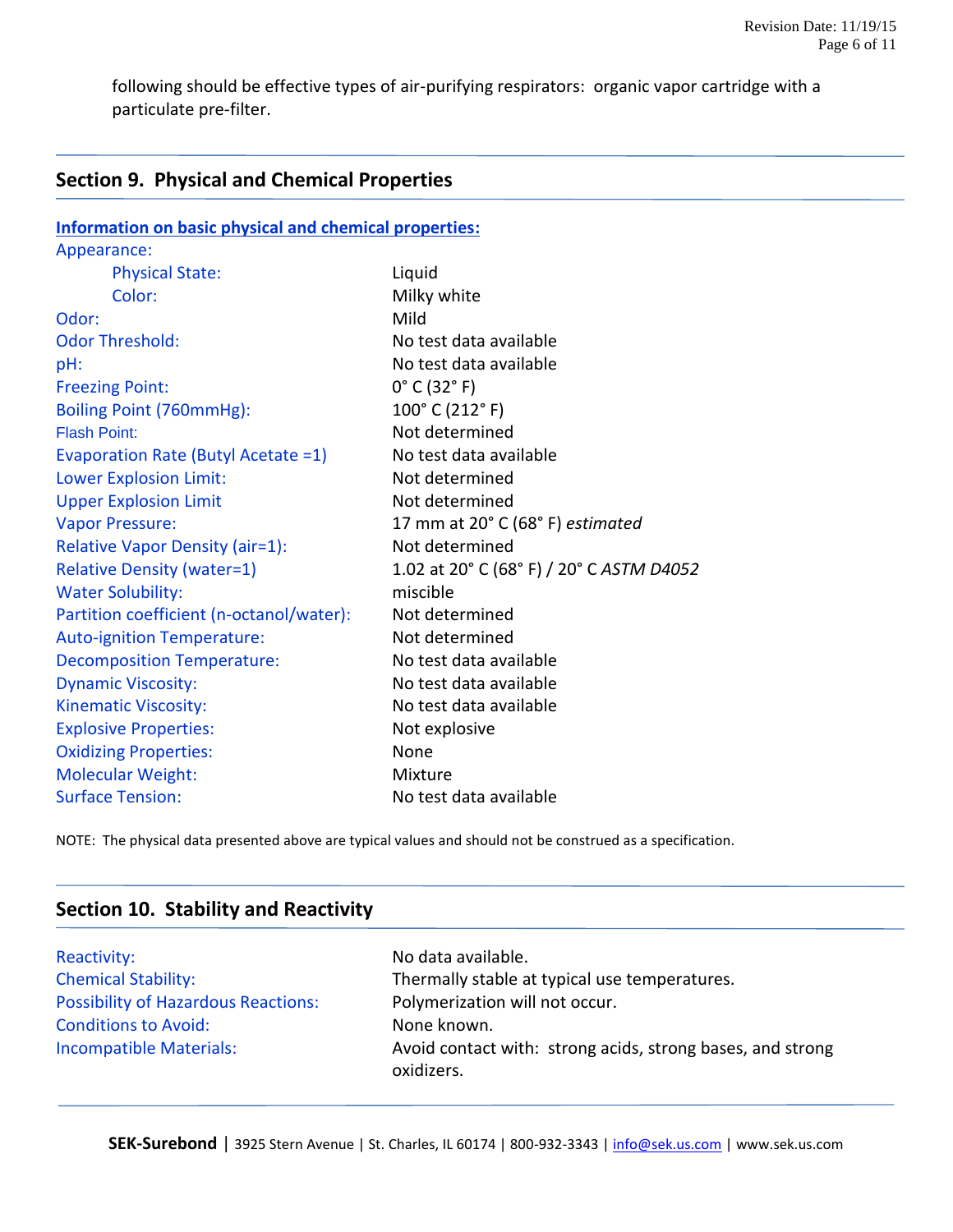Hazardous Decomposition Products: Decomposition products depend upon temperature, air supply and the presence of other materials. Decomposition products can include and are not limited to: aldehydes, ketones and organic acids.

# **Section 11. Toxicological Information**

*Toxicological information on this product or its components appear in this section when such data is available.*

#### **Acute Toxicity:**

#### **Acute Oral Toxicity:**

Low toxicity if swallowed. Small amounts incidentally as a result of normal handling operations are not likely to cause injury; however, swallowing larger amounts may cause injury.

LD-50, Rat, >2,000 mg/kg (Propylene glycol phenyl ether)

#### **Acute Dermal Toxicity:**

Prolonged skin contact is unlikely to result in absorption of harmful amounts.

LD-50, Rat, > 2,000 mg/kg (Propylene glycol phenyl ether)

#### **Acute Inhalation Toxicity:**

At room temperature, vapors are minimal due to low volatility. Vapor from heated material or mist may be hazardous on single exposure. For respiratory irritation and narcotic effects: no relevant data found.

#### **Skin Corrosion/Irritation:**

Prolonged contact may cause slight skin irritation with local redness.

#### **Serious Eye Damage/Eye Irritation:**

May cause mild eye irritation.

**Sensitization:** Not expected to be a source of skin sensitization.

For respiratory sensitization:

No relevant data found.

#### **Specific Target Organ Systemic Toxicity – Single Exposure:**

Available data are inadequate to determine single exposure specific target organ toxicity.

#### **Specific Target Organ Systemic Toxicity – Repeated Exposure:**

Base on available data, repeated exposures are not anticipated to cause additional significant adverse effects.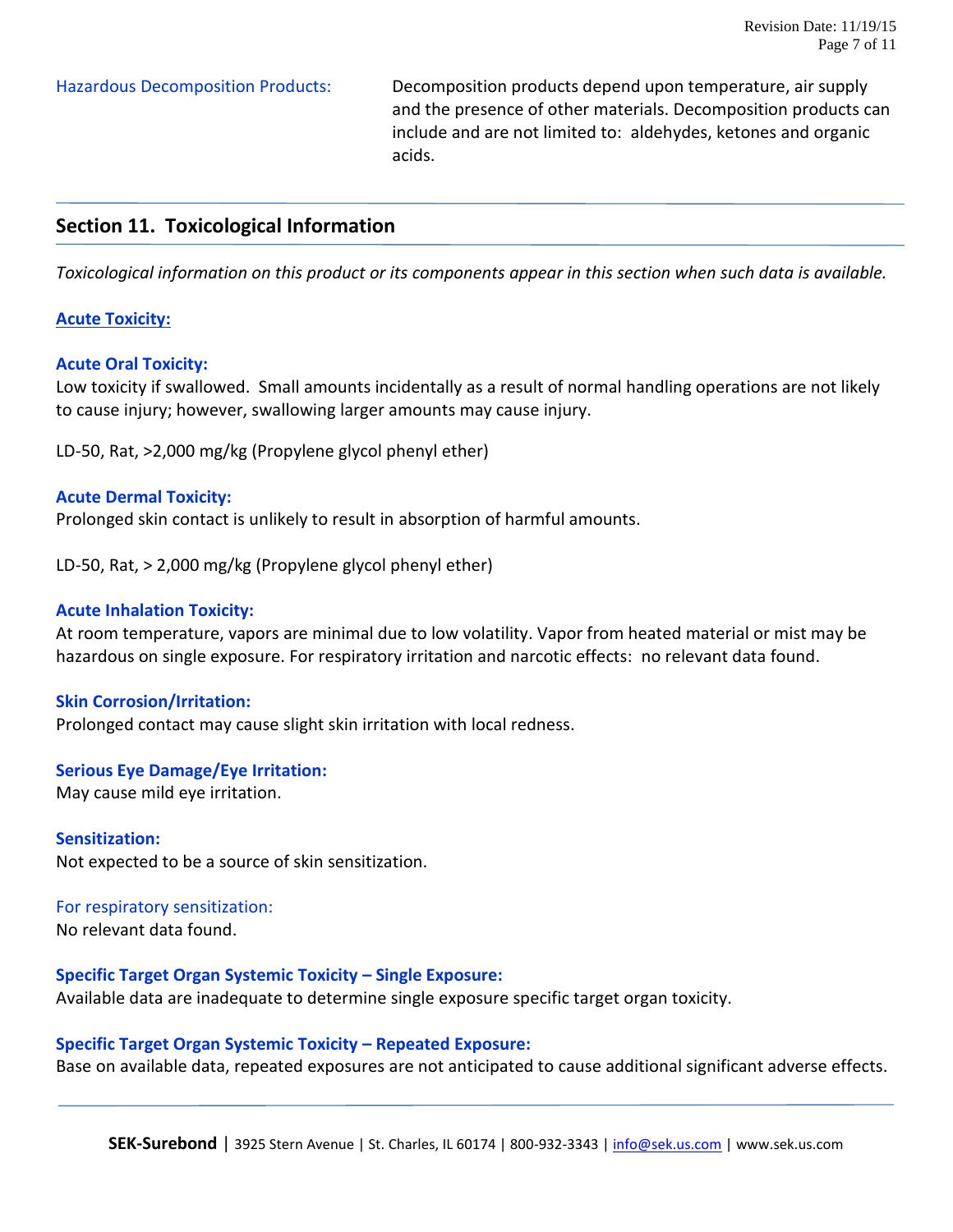**Carcinogenicity:** No relevant data found.

**Teratogenicity:** None expected under normal usage conditions.

**Reproductive Toxicity:** Not expected to interfere with reproduction.

**Mutagenicity:** In vitro genetic toxicity studies expected to be negative.

# **Aspiration Hazard:**

Base on physical properties, not likely to be an aspiration hazard.

# **Section 12. Ecological Information**

*Eco toxicological information on this products or its components appear in this section when such data is available.* 

# **Toxicity:**

# **Acute Toxicity to Fish":**

Material is practically non-toxic to aquatic organisms on an acute basis.

LC50, Pimephales promelas (fathead minnow), static test, 96 hour, 280 mg/l, OECD Test Guideline 203 or Equivalent (Propylene glycol phenyl ether)

# **Acute Toxicity to Aquatic Invertebrates:**

LC50, Daphnia magna (Water flea), static test, 48 hour, 370 mg/l, OECD Test Guideline 202 or Equivalent (Propylene glycol phenyl ether)

# **Acute Toxicity to Algae/Aquatic Plants:**

EC50, Desmodesmus subspicatus (green algae), static test, 72 hour, Growth rate inhibition, > 100 mg/l, EU Method C.3 (Algal Inhibition test)

**Persistence and Degradability:**

**Biodegradability:** Material is readily biodegradable. Passes OECD test(s) for ready biodegradability. Biodegradation rate may increase in soil and/or water with acclimation.

Biodegradation: Expected to be readily biodegradable. Photodegratation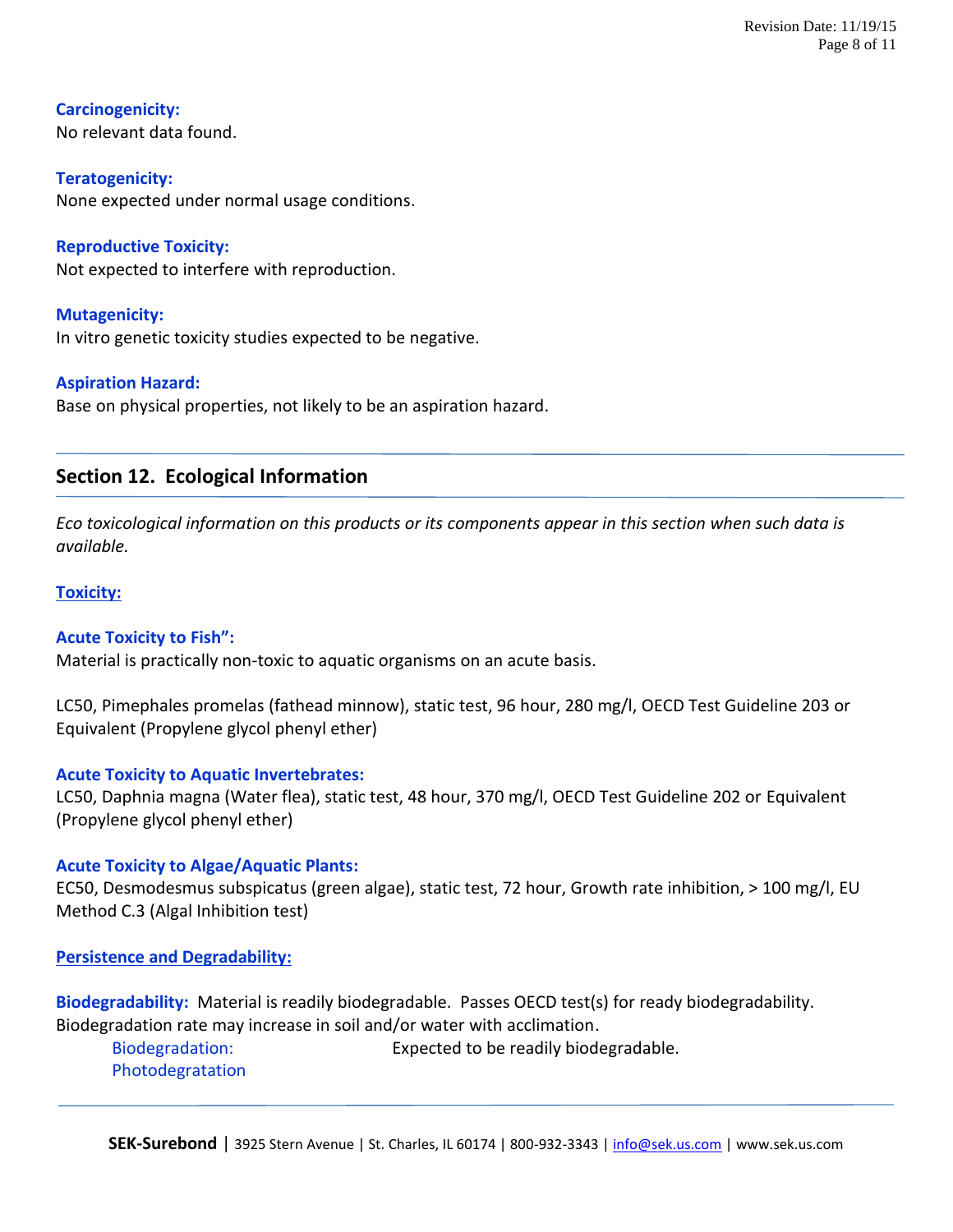| Revision Date: $11/19/15$ |
|---------------------------|
| Page 9 of 11              |

| <b>Atmospheric Half-Life:</b>                            | ND                                                                         |
|----------------------------------------------------------|----------------------------------------------------------------------------|
| <b>Bio accumulative Potential:</b>                       |                                                                            |
| Bioaccumulation:                                         | Bio concentration potential is low (BCF < 100 or Log Pow < 3).             |
| Partition coefficient:                                   |                                                                            |
| n-octanol/water log Pow):                                | ND.                                                                        |
| <b>Mobility in Soil:</b><br>Partition coefficient (Koc): | Potential for mobility in soil is very high (Koc between 0 and 50).<br>ND. |
|                                                          |                                                                            |

# **Section 13. Disposal Considerations**

**Disposal Methods:** DO NOT DUMP INTO ANY SEWERS, ON THE GROUND, OR INTO ANY BODY OF WATER. All disposal practices must be in compliance with all Federal, State/Provincial and local laws and regulations. Regulations may vary in different locations. Waste characterizations and compliance with applicable laws are the responsibility solely of the waste generator. AS YOUR SUPPLIER, WE HAVE NO CONTROL OVER THE MANAGEMENT PRACTICES OR MANUFACTURING PROCESSES OF PARTIES HANDLING OR USING THIS MATERIAL. THE INFORMATION PRESENTED HERE PERTAINS ONLY TO THE PRODUCT AS SHIPPED IN ITS INTENDED CONDITION AS DESCRIBED IN SDS SECTION 3: COMPOSITION/INFORMATION ON INGREDIENTS. FOR UNUSED & UNCONTAMINATED PRODUCT, THE PREFERRED OPTIONS INCLUDE SENDING TO A LICENSED, PERMITTED INCINERATOR OR OTHER THERMAL DESTRUCTION DEVICE.

# **Section 14. Transport Information**

#### **DOT:**

Not regulated for transport.

#### **Classification for SEA transport (IMO-IMDG):**

Not regulated for transport.

# **Classification for AIR transport (IATA/ICAO):**

Not regulated for transport.

This information is not intended to convey all specific regulatory or operational requirements/information relating to this product. Transportation classifications may vary by container volume and may be influenced by regional or country variations in regulations. Additional transportation system information can be obtained through an authorized sales or customer service representative. It is the responsibility of the transporting organization to follow all applicable laws, regulations and rules relating to the transportation of the material.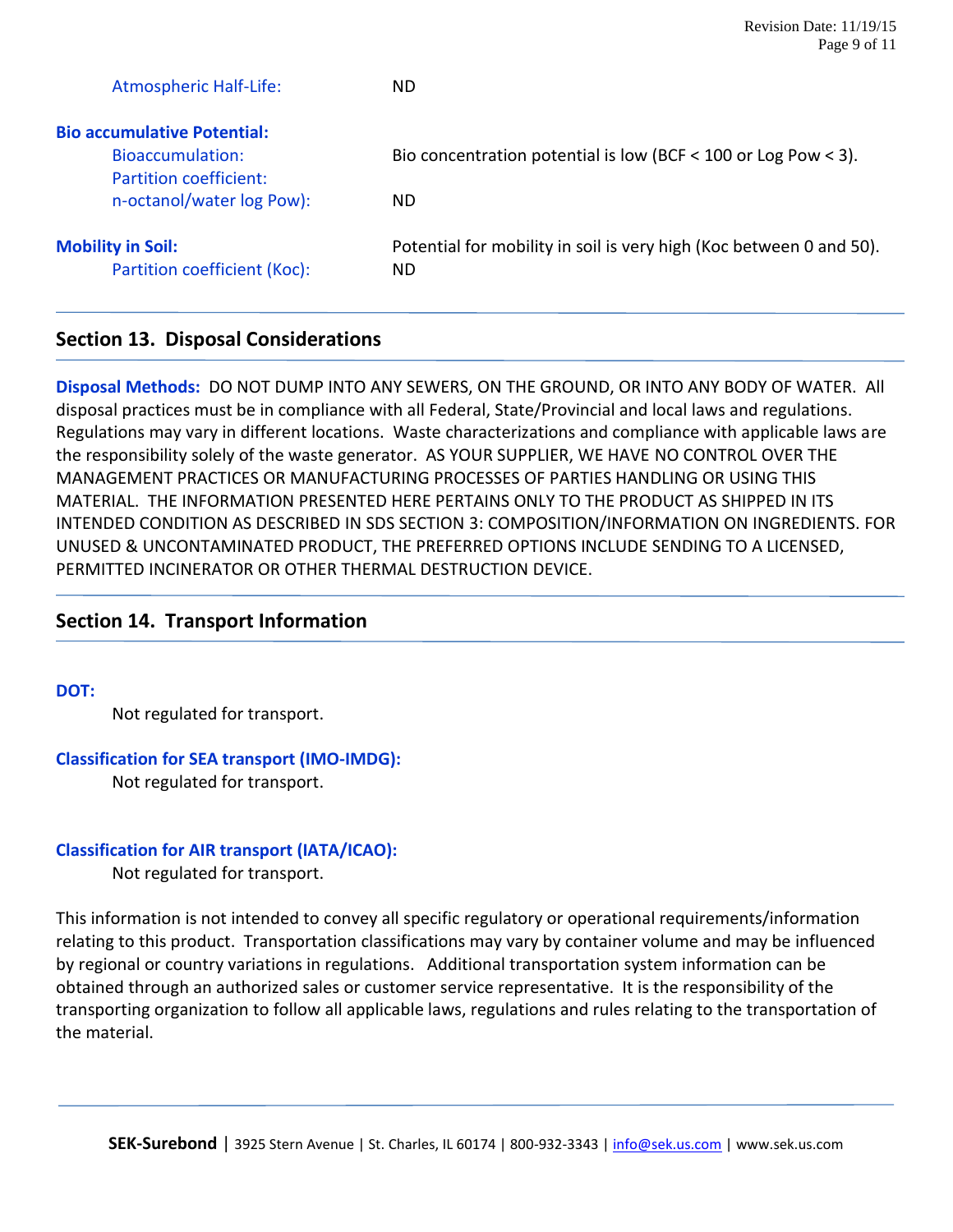# **Section 15. Regulatory Information**

## **OSHA Hazard Communication Standard**:

This product is not a "Hazardous Chemical" as defined by the OSHA Hazard Communication Standard, 29 CFR 1910.1200.

# **Superfund Amendments and Reauthorization Act of 1986 Title III (Emergency Planning and Community Right-to-Know Act of 1986) Sections 311 and 312:**

Acute Health Hazard (Propylene glycol phenyl ether).

# **Superfund Amendments and Reauthorization Act of 1986 Title III (Emergency Planning and Community Right-to-Know Act of 1986) Section 313:**

This material does not contain any chemical components with known CAS numbers that exceed the threshold reporting levels established by SARA Title III, Section 313.

## **Pennsylvania Worker and Community Right-To-Know Act:**

To the best of our knowledge, this product does not contain chemicals at levels which require reporting under this statute.

# **California Proposition 65 (Safe Drinking Water and Toxic Enforcement Act of 1986):**

WARNING: This product contains less than 0.05% of a chemical known to the State of California to cause cancer, birth defects or other reproductive harm.

# **United States TSCA Inventory (TSCA):**

All components of this product are in compliance with the inventory listing requirements of the U.S. Toxic Substances Control Act (TSCA) Chemical Substance Inventory.

# **Section 16. Other Information**

| <b>Revision Information:</b>     | Not relevant      |
|----------------------------------|-------------------|
| <b>Key Literature References</b> |                   |
| and Sources for Data:            | No data available |
| <b>Training Information:</b>     | No data available |
| Date of Issue/Date of Revision:  | 11/19/2015        |

#### **Notice to Reader**

**THE INFORMATION IN THIS SAFETY DATA SHEET (SDS) WAS OBTAINED FROM SOURCES WHICH WE BELIEVE**